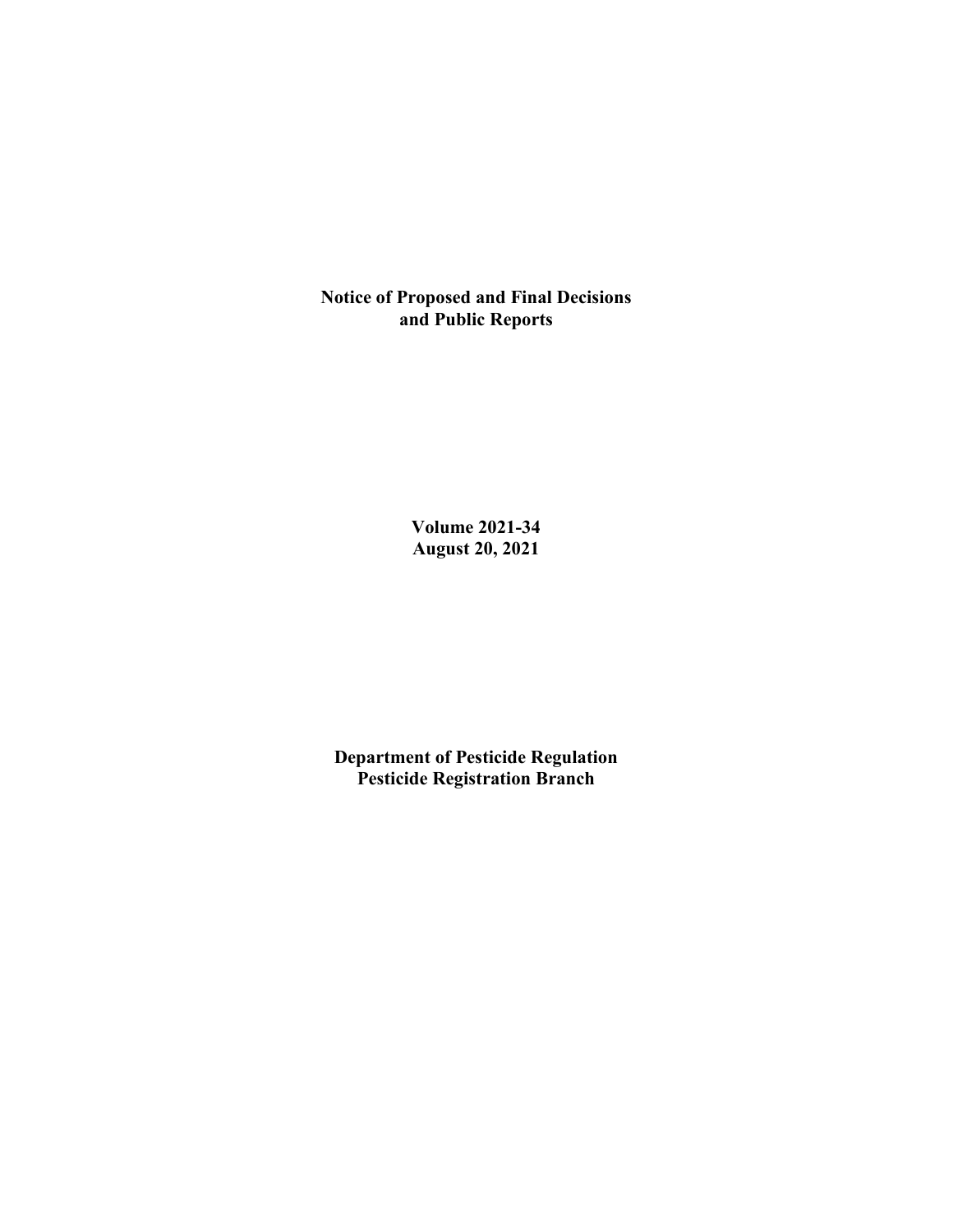## **NOTICE OF FINAL DECISIONS TO REGISTER PESTICIDE PRODUCTS AND WRITTEN EVALUATION**

Pursuant to Title 3, California Code of Regulations section 6255, the Director of the Department of Pesticide Regulation (DPR), files this Notice of Final Decisions to Register Pesticide Products with the Secretary of the Resources Agency for posting. This notice must remain posted for a period of 30 days for public inspection. Between the time DPR posts a proposed registration decision for public comment and DPR makes a final decision regarding the product, nonsignificant changes may be made to the product label (e.g., revising the product name, changing a master label to an end-use marketing label, correcting typographical errors). If the changes are not significant, DPR will not re-notice the product for public review and comment. However, if significant changes are made to the product label that substantially affect DPR's analysis on direct or indirect significant adverse environmental or human health impacts that can reasonably be expected to occur from the proposed decision, DPR will re-notice the product label for public review and comment.

In addition, for any product that is posted proposed to register as a conditional registration, the registrant may address the conditions of registration by providing the appropriate data or modifying the product label (e.g., remove use site, add "not for use in California" to a use site) during the posting period. If the registrant adequately addresses the conditions of registration during the posting period and the resulting change to the product label is not significant such that DPR must re-post the product label for review and public comment, DPR will post the product below, but will no longer have a "conditional" designation by the registration type.

For information about submitting a request for any documents related to this notice, please visit [https://www.cdpr.ca.gov/public\\_r.htm.](https://www.cdpr.ca.gov/public_r.htm)

To view the public report that was issued when the product was proposed for registration, click on the hyperlinked Tracking Number for the product.

*Tracking Number with hyperlink to public report – (EPA Registration Number) Applicant / Brand Name*

[297296](https://www.cdpr.ca.gov/docs/registration/nod/public_reports/297296.pdf) - (7969 - 391) BASF CORPORATION SEFINA INSCALIS INSECTICIDE USE: INSECTICIDE - FOR THE CONTROL OF INSECTS SUCH AS APHIDS, ASIAN CITRUS PSYLLID, AND SILVERLEAF WHITEFLIES ON CROPS SUCH AS CITRUS, COTTON, FRUITING VEGETABLES, POTATO, CUCUMBER, AND SOYBEAN TYPE: SECTION 3 LABEL AMENDMENT - TO ADD A SUPPLEMENTAL LABEL FOR USE ON TREE NUTS ACTIVE INGREDIENT(S): AFIDOPYROPEN CAS NUMBER(S): 915972-17-7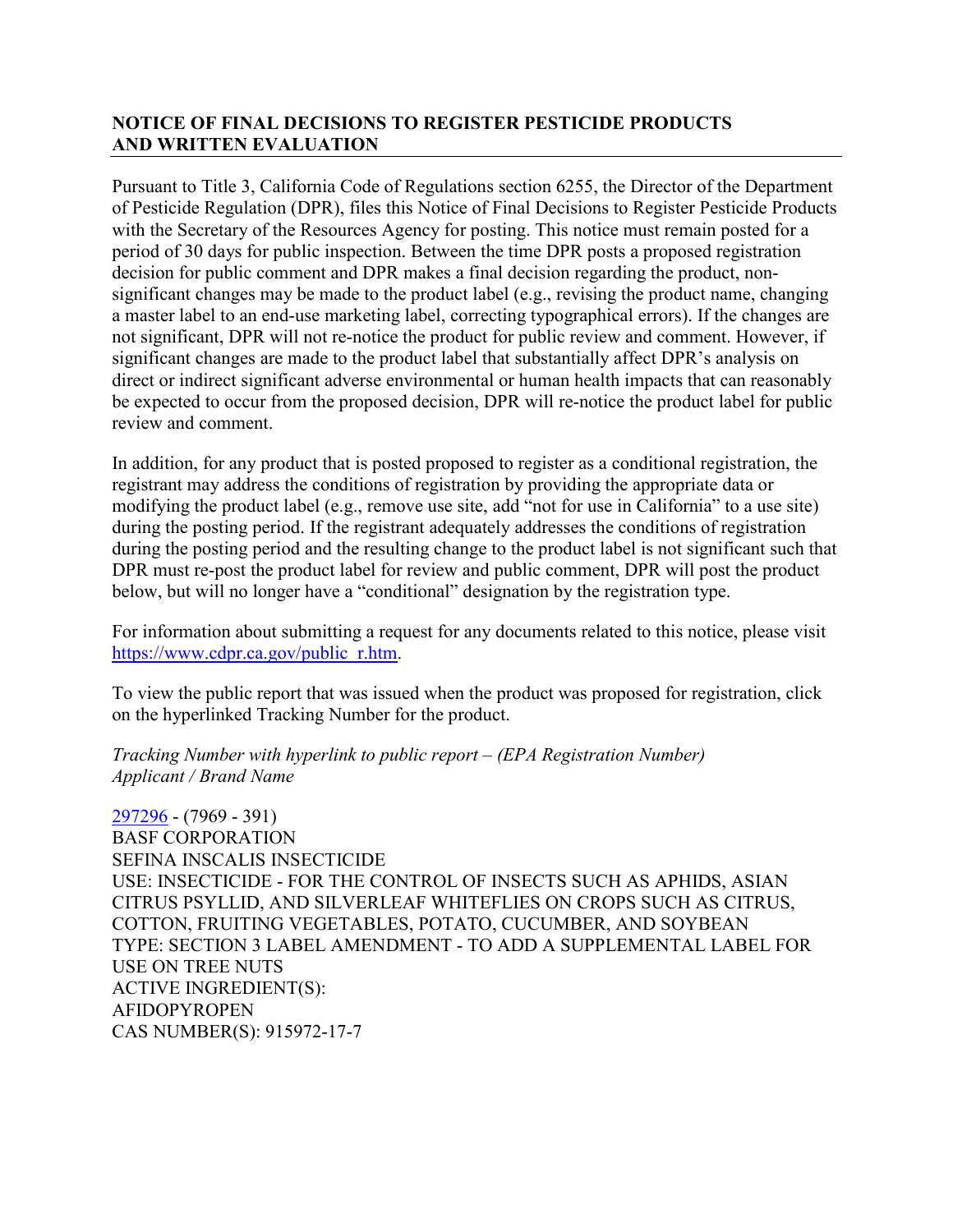# **Notice of Final Decisions to Register (Continued) Page 2**

[261297](https://www.cdpr.ca.gov/docs/registration/nod/public_reports/261297.pdf) - (100 - 1469) SYNGENTA CROP PROTECTION, LLC AFLA-GUARD GR USE: FUNGICIDE - FOR AGRICULTURAL USE TO DISPLACE AFLATOXIN-PRODUCING FUNGI IN ALMONDS, PEANUTS, PISTACHIOS AND CORN TYPE: SECTION 3 REGISTRATION - ACTIVE INGREDIENT(S): ASPERGILLUS FLAVUS STRAIN NRRL 21882 CAS NUMBER(S): (NO CAS NUMBER)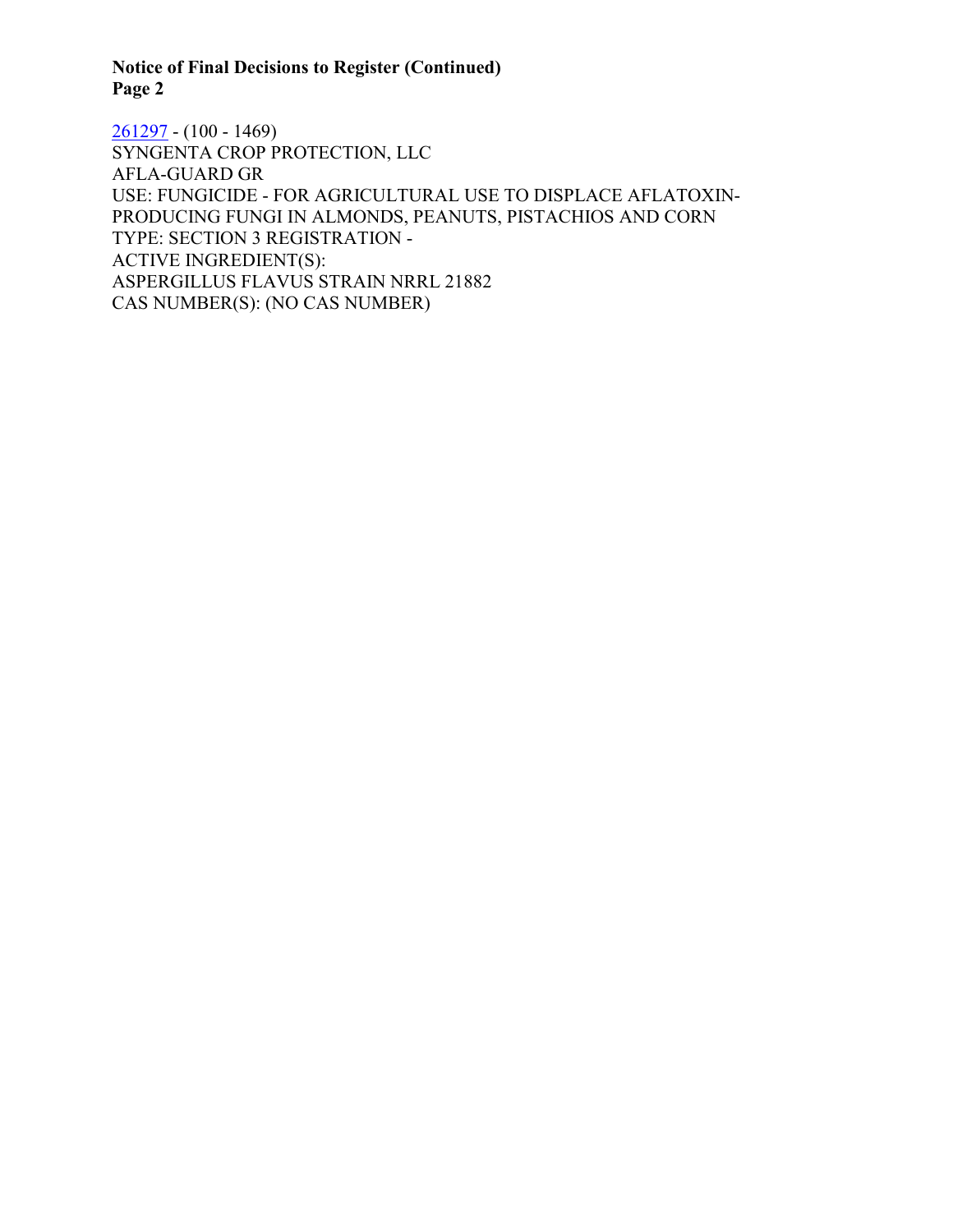### **Notice of Final Decisions to Register (Continued) Page 3**

### **Written Evaluation**

Pursuant to Title 3, California Code of Regulations section 6254, this notice includes a written evaluation of significant environmental points raised in comments submitted during the review and comment period required by Title 3, California Code of Regulations section 6253 for any of the products listed above. DPR received comments raising human health and/or environmental concerns in response to DPR's May 14, 2021, Notice of Proposed and Final Decisions, Vol. 2021-20 from the organization Arizona Cotton Research and Protection Council. A summary of the points raised and DPR's response are provided below.

#### **Summary and Response to Comments Received**

*Comment:* Larry Antilla, from the organization Arizona Cotton Research and Protection Council, expressed concerns regarding DPR's proposed decision to register Syngenta Crop Protection, LLC's (Syngenta's) master label Afla-Guard GR, EPA Reg. No. 100-1469, because Afla-Guard GR was accepted without requiring "considerable analysis of fitness and potential ecological effect prior to use on large acreages," including multi-year large acreage air sample testing.

*DPR Response:* Before a pesticide product containing a new active ingredient is registered in California, DPR performs a comprehensive review of data submitted on the active ingredient and pesticide product and reviews the proposed label to determine how the product may affect human health and the environment, and if the product is efficacious. Syngenta provided extensive data to DPR to satisfy human health, environmental, and efficacy data requirements for Afla-Guard GR, including an air sampling study in California orchards to assess worker exposure to spore air concentrations inside and outside the treated portion of the orchard and efficacy data from largescale trials. DPR scientists reviewed the proposed project, data submitted, and the master label for this project's potential to cause a significant adverse impact on the following: human health, flora (plants), fauna (fish and wildlife), water, and air. Based on its review, DPR does not expect use of end-use products based off this master label in accordance with the label and any applicable use restrictions in regulation will result in a significant adverse impact to human health or the environment.

DPR issued a public report in support of its proposed decision on May 14, 2021, https://www.cdpr.ca.gov/docs/registration/nod/2021-20.pdf. As stated in the public report, unlike some strains of Aspergillus flavus, this strain (NRRL 21882) is considered to be nontoxigenic because it does not produce aflatoxins. In addition, the environmental hazards statement is appropriate based on the data submitted and the lack of reported toxicity to nontarget organisms in published literature. The risks to nontarget organisms are mitigated by the directions for use, the lack of toxicity of Aspergillus flavus NRRL 21882, the physical characteristics of an end-use product based off this master label, and the biochemical characteristics of Aspergillus flavus NRRL 21882 (i.e., this strain does not produce aflatoxins). Furthermore, users would be prohibited from applying end-use products based off this master label to almonds in bloom. Based on these factors, DPR determined end-use products based off this master label, when used as directed, are not expected to cause adverse effects to nontarget organisms, including honeybees or other nontarget insects. Moreover, Afla-Guard GR has been federally registered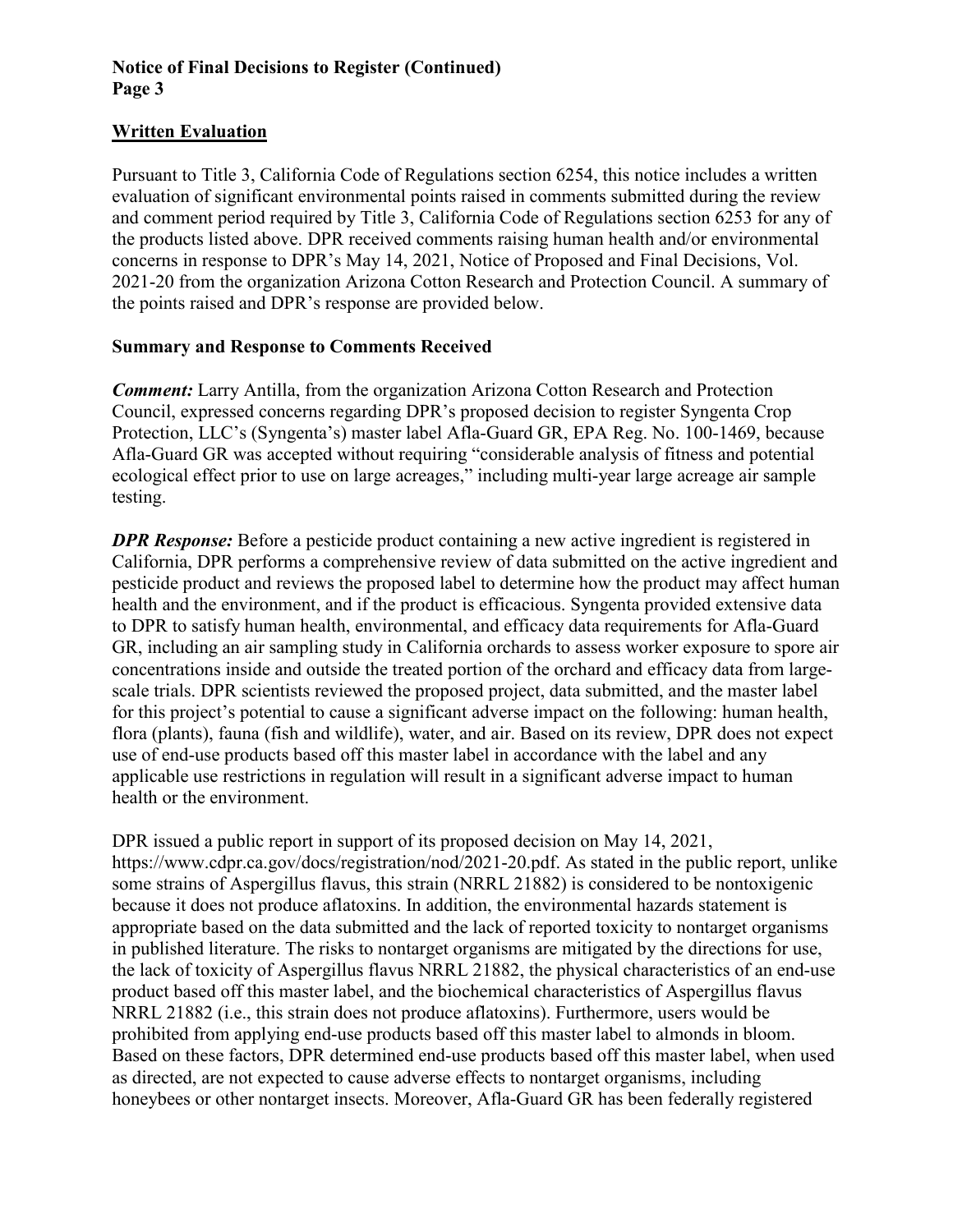#### **Notice of Final Decisions to Register (Continued) Page 4**

since 2004 and used in many states of various climates and Syngenta has not received any adverse ecological incident reports. As far as air sampling, in addition to relying upon previously evaluated air sampling data to support registration of this strain of Aspergillus flavus, DPR requested and reviewed an additional air sampling study conducted on Afla-Guard GR in California orchards. Although DPR initially proposed this master label for conditional registration for a period of one year to allow the registrant time to develop additional air monitoring data to verify Afla-Guard GR sporulation rates and spore concentrations in treated areas, the registrant has already submitted this confirmatory data. DPR is currently reviewing the data to determine if the submitted data fulfills this condition of registration.

DPR reviewed the submitted comments and determined the proposed master label meets current regulatory requirements for registration in California. DPR scientists reviewed the proposed project, data submitted, and the master label for this project's potential to cause a significant adverse impact on the following: human health, flora (plants), fauna (fish and wildlife), water, and air. Based on its review, DPR does not expect use of this product in accordance with the label and any applicable use restrictions in regulation will result in a significant adverse impact to human health or the environment. In addition, DPR reviewed the submitted efficacy data and determined the product will effectively displace aflatoxin-producing fungi. As stated above, as a condition of registration, DPR required confirmatory air monitoring data within a one-year period after the master label is registered. However, the registrant has already submitted this confirmatory data to DPR. DPR finds that use of registered end-use products based off this master label during the period while this confirmatory air monitoring data is being reviewed by DPR is not expected to cause a significant adverse effect on human health or the environment when an end-use product is used in a manner consistent with its label. Therefore, DPR is proceeding with the conditional registration of Afla-Guard GR, EPA Reg. No. 100-1469.

*Original signed by Tulio Macedo 08/19/2021*

 Tulio Macedo, Chief Pesticide Registration Branch

Dated